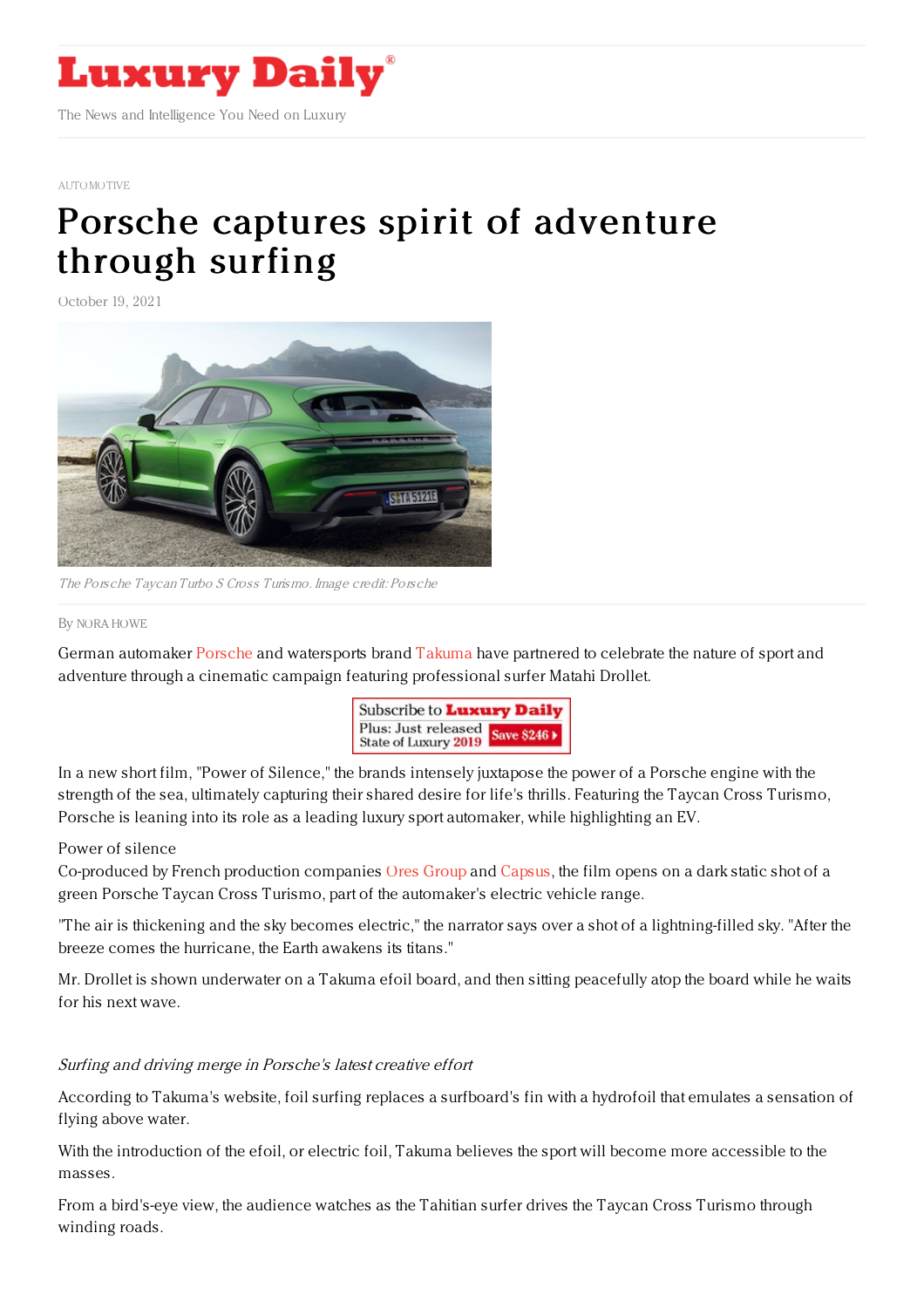"Can you feel the earth rumbling?" the narrator asks as Mr. Drollet picks up speed. "But who will tame the beast?"

The music begins to increase in volume, and the narrator starts speaking with more conviction. The cuts between shots of the vehicle and the surfer riding waves quicken, raising the intensity of the film.

"Spirit melts into the clear waters, water and sky to conquer the horizon," the narrator boldly states. "Listen carefully, therein lies all the strength."

As the music begins to reach its climax and the surfer reaches full speed in the vehicle and on the board, the audio goes silent and the video goes black.

"Feel the power in the most beautiful silence," the narrator says.

The audience is then transported to Paris, where Mr. Drollet rides his efoil board on the Seine River with the Eiffel Tower in the background.



# The surfer garnered excitement for the campaign with this Instagram post in July

The Porsche Taycan Cross Turismo collection ranges from \$114,507 to \$222,279, at the current exchange rate. The vehicle featured in the film campaign is the Taycan Turbo S Cross Turismo.

This is the first collaboration between the automaker and the surfboard brand, and contributes to Porsche's strategy of reaching the fellow adventure-seekers of the world.

## Porsche and sports

As a sports car manufacturer, the German automaker has frequently drawn parallels between the production and craftsmanship of a Porsche vehicle and the precision of professional athletes.

In March, Porsche released a short film following the stories of its chief designer Michael Mauer and Norwegian Olympic gold medalist skier Aksel Lund Svindal.

In "The Perfect Line," Porsche shares the similarities between the two men's background and their careers using alternating scenes (see [story](https://www.luxurydaily.com/porsche-pursues-the-perfect-line-in-taycan-effort/)).

In 2020, Porsche launched a campaign featuring professional golfer and brand ambassador Paul Casey celebrating the perseverance required to achieve big dreams. Porsche announced the world-class English golfer as its brand ambassador in 2019.